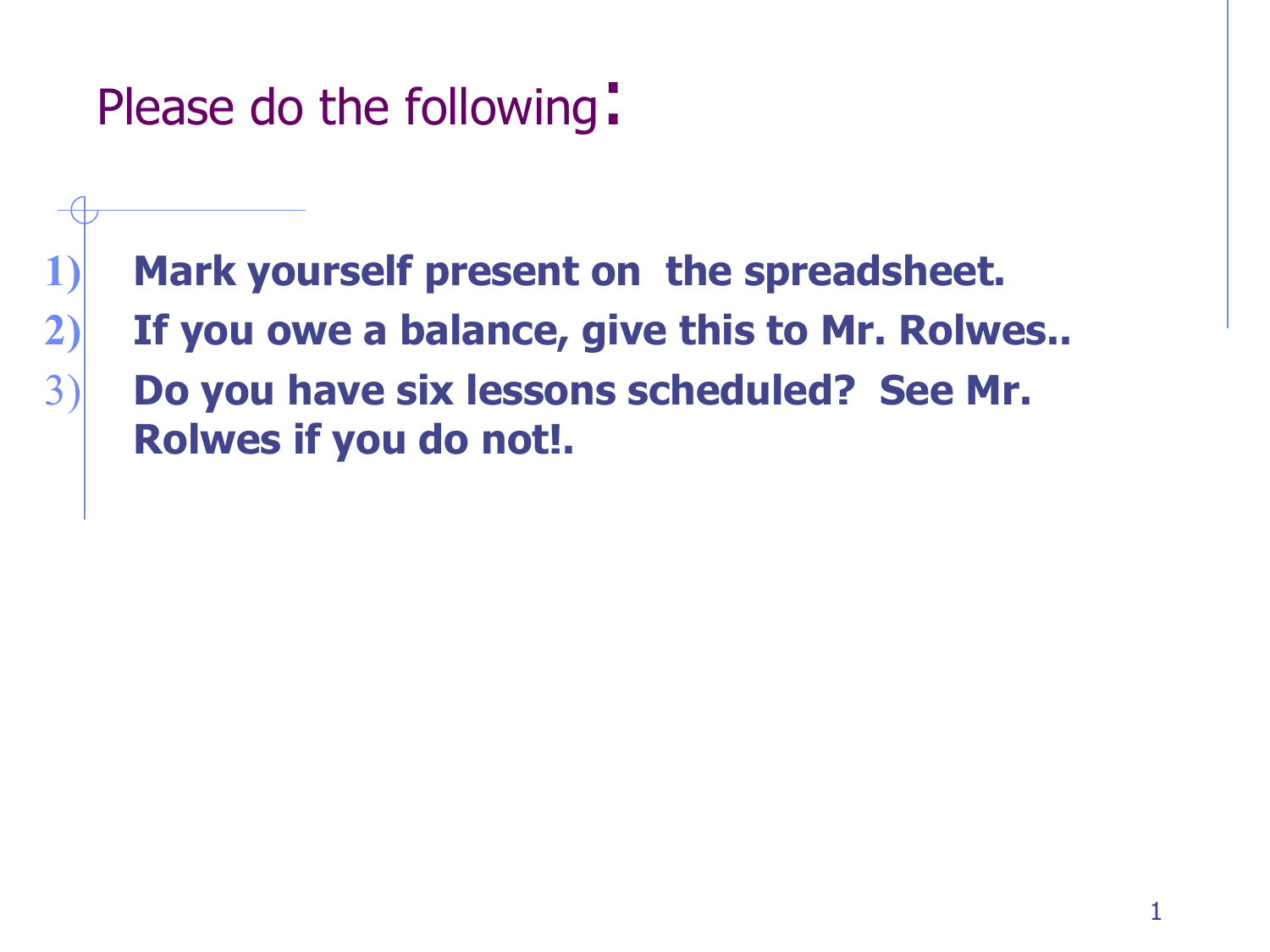# Goals of Safe Driver Drivers Education

- To give you basic instruction on how to operate an automobile safely and effectively.
- To make this an enjoyable, hassle free, educational experience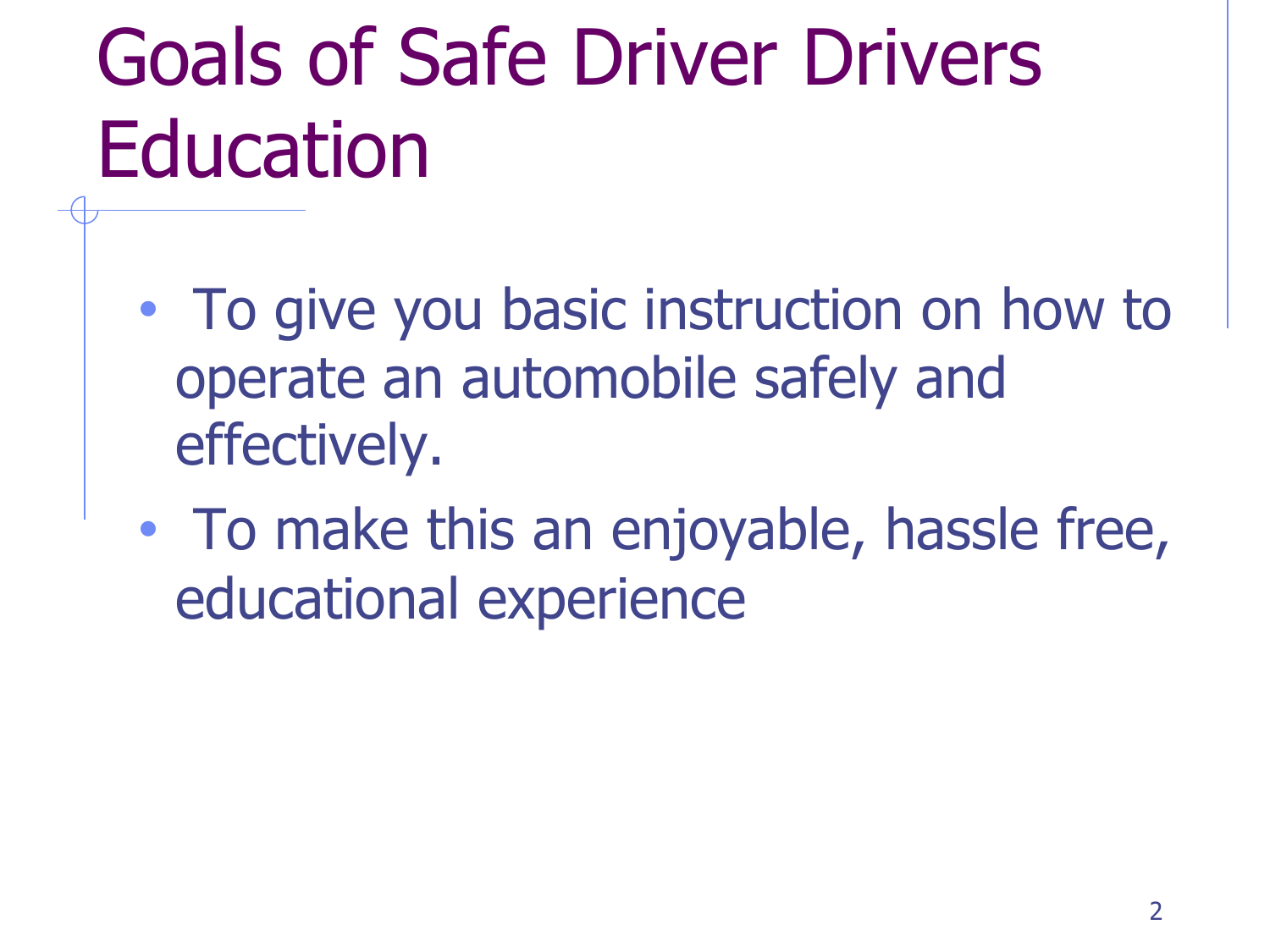- Six Hours (12 Half hour lessons) we will give you feedback on each drive and we will discuss what you've done well and what you can improve upon.
- Observation (backseat) is critical!
- You must drive five additional hours with another adult. Please use Road Ready App or some other type of chart.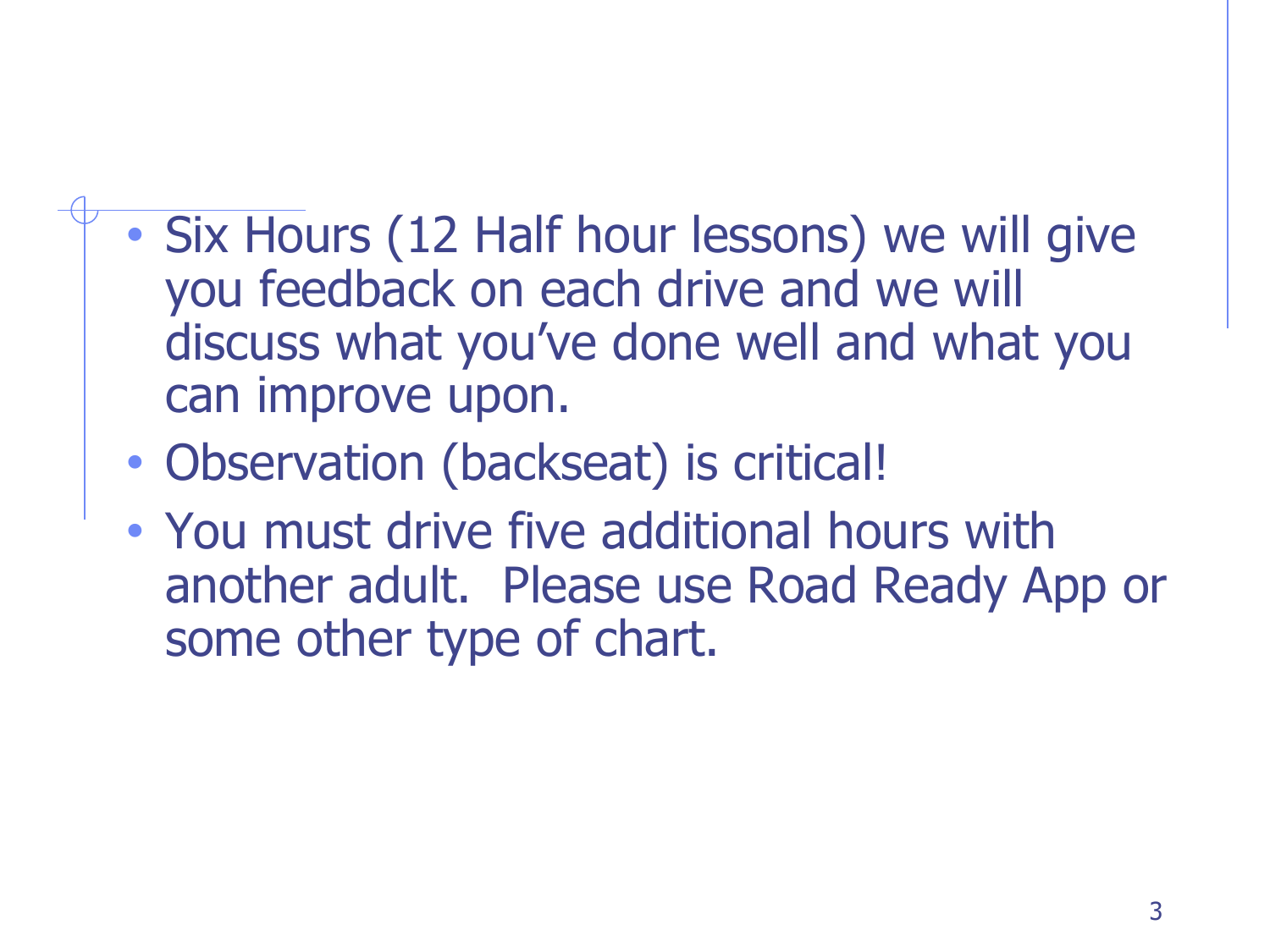# **Grading Procedures**

### **Classroom phase - 50% ONLINE COURSE INFORMATION**

#### **ONLINE COURSE INFORMATION:**

Students will need to create a Canvas account so they can start the online course. Please follow these directions. The online course can be started immediately!

- $1$ Students can sign up for their account at: https://canvas.instructure.com/register
- Click on "I'm a Student" The Join Code is: JLF4EP  $\overline{2}$
- 3. In the box that is labeled Full Name, please type your first and last name.
- 4. In the box that is labeled Username, please create a unique username that you will use each time you login.

**IMPORTANT:** Each time you log in, Canvas will ask you for your email address. In reality, it wants the username that was originally used to set up the account. PLEASE REMEMBER YOUR USERNAME AND PASSWORD. I cannot reset passwords. Please DO NOT create multiple accounts!

- Agree to acceptable Use Policy and click on "Enroll in Course" 5.
- 6. Click on "Dashboard" or "Go To Course"
- Click on **MODULES...** do all modules in order! 7.
- 8. When you get to the midterm/final, please text Mr. Rolwes and he will send you the password for the midterm/final.
- 9. Please see this Youtube video to learn how to submit an assignment. You should be able to use a text box, google doc, or a file upload for all assignments.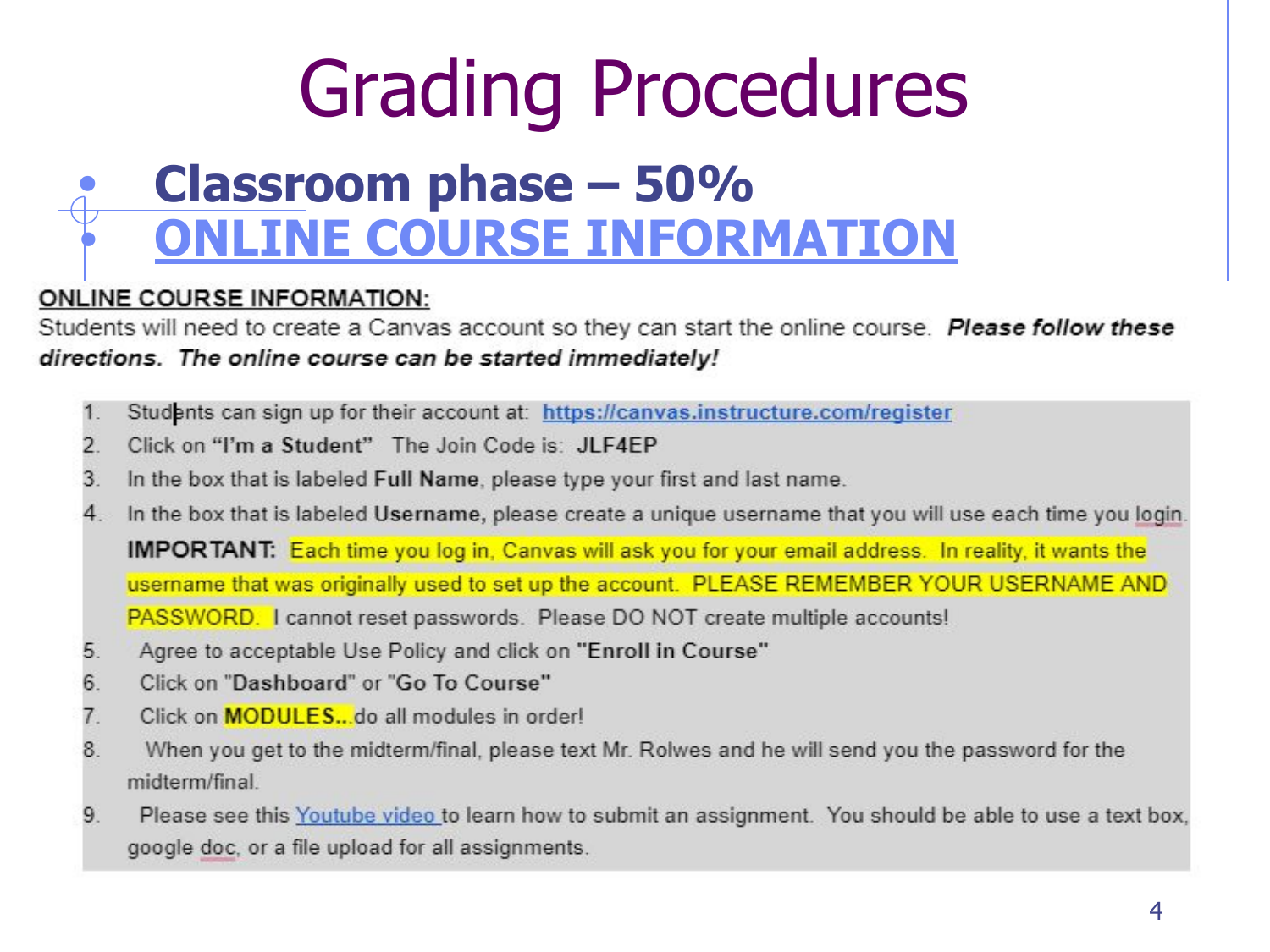# Grading Procedures

- State requirements:
	- Each student will be awarded a
		- "**certificate of completion"** by passing the classroom and driving portion and completing the following state requirements:
			- Classroom: Complete all Canvas assignments & attend in-person sessions
			- ◆ Driving: 6 clock hours
			- Must have your permit for one year!
			- ⬥ You will turn in your **DRIVING LOG** after your final drive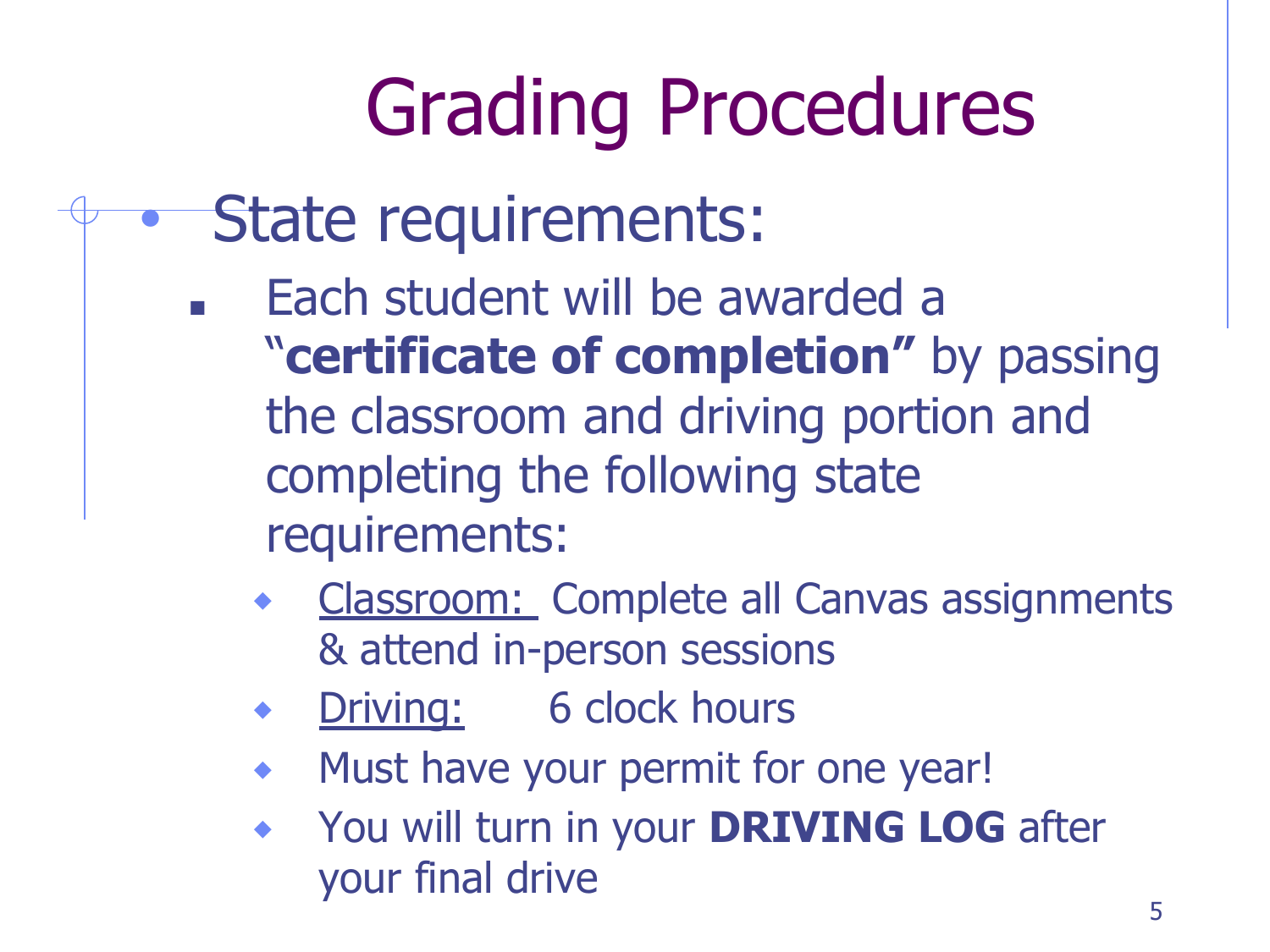### You will drive with the DOT if

- You have repeated problems/mistakes in the car.
	- You forget your permit
	- You are on your phone in the backseat. Remember, observation is critical!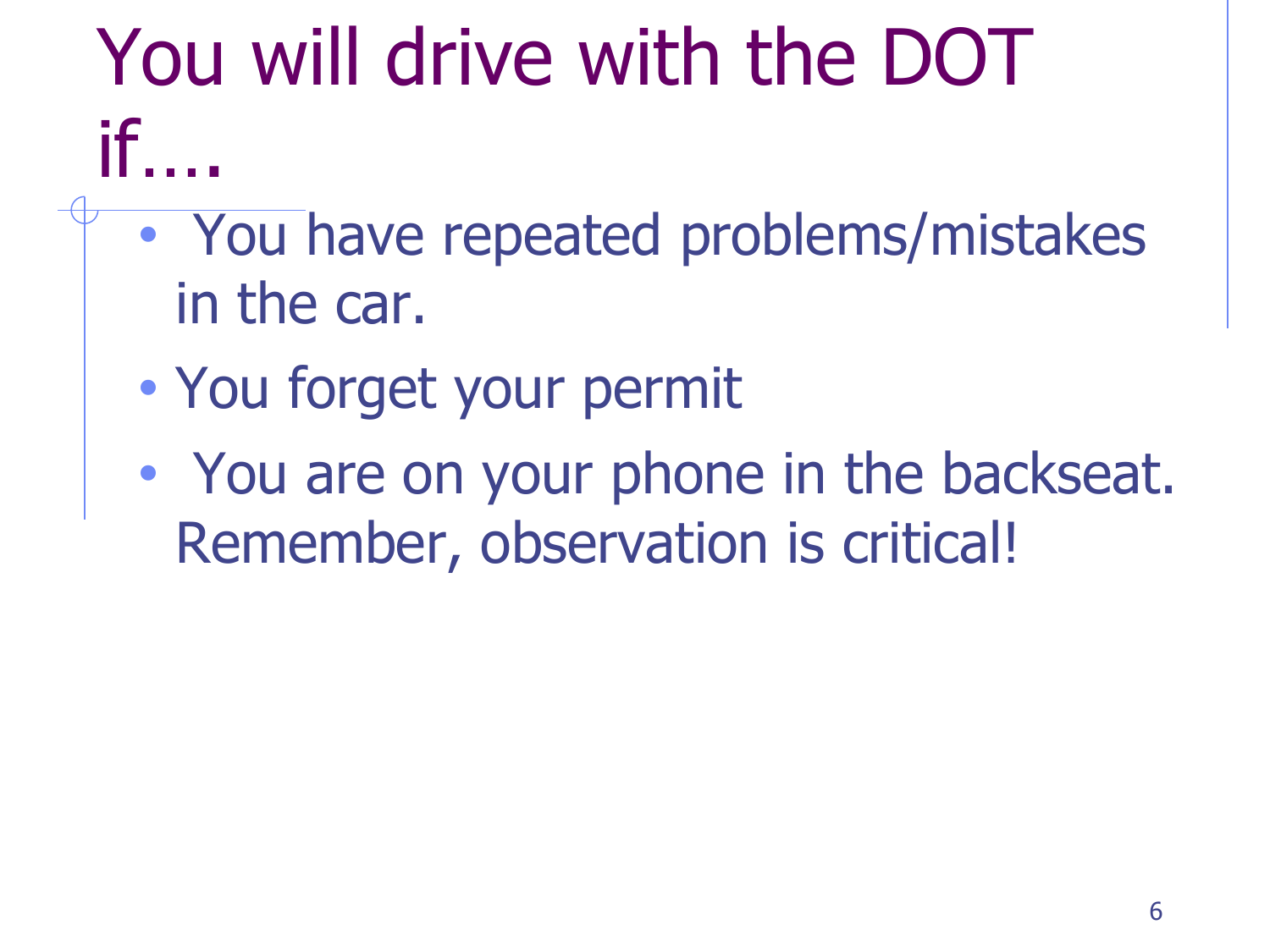### June Classes

#### **8:00 am Class June 27th 8-9:30pm June 27th: 10-11:30pm 10:00 am Class**

#### **No Cassill Motors Class**

#### **No Cassill Motors Class**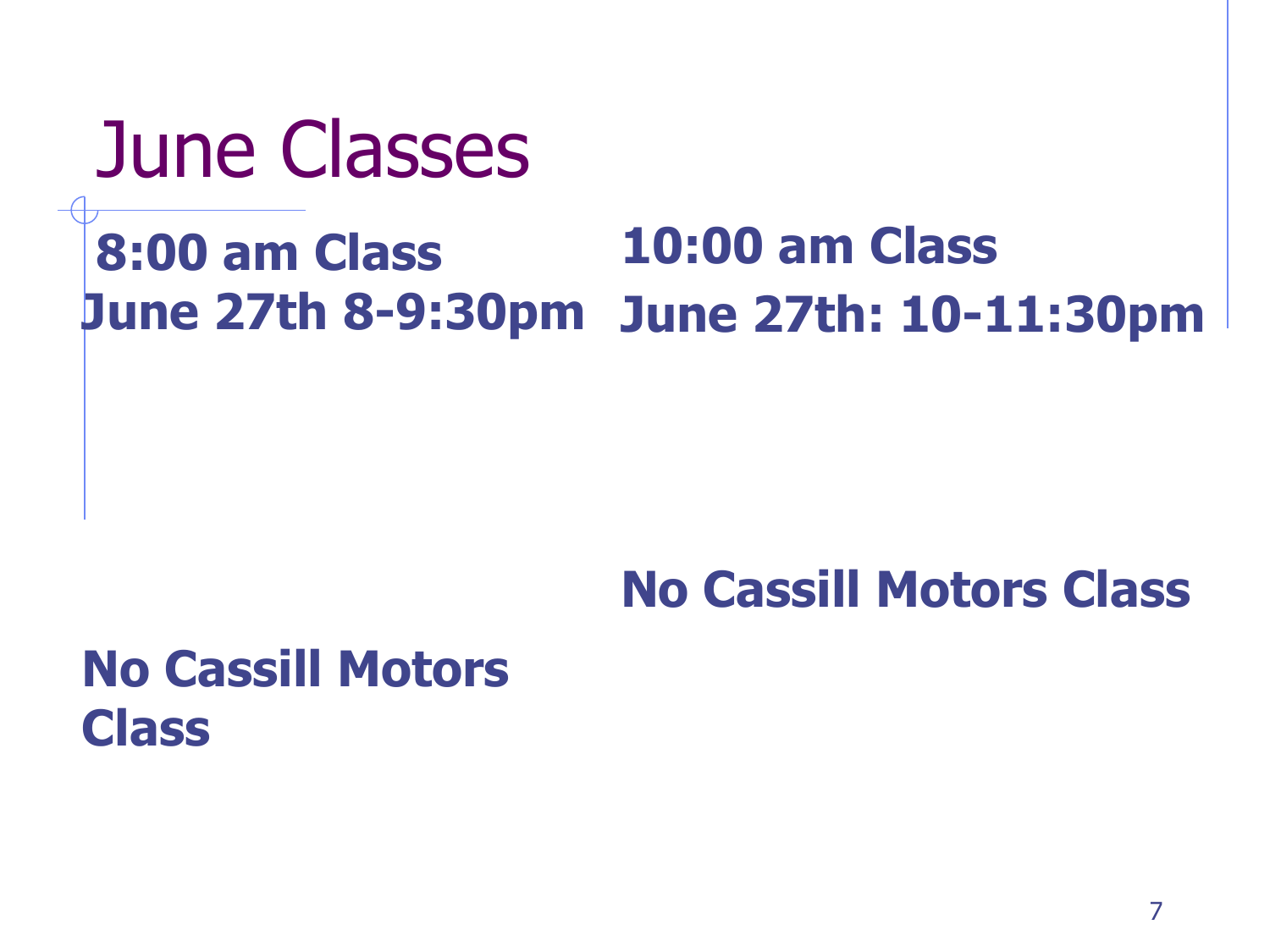## Driving Schedule

- **Most are signed up for 6 drives.** Should
	- have a partner for each drive!
- Added some new times…need students to drive
- No certificate until full payment.
- Any changes to the schedule will impact the instructor and other student!
- No ipods, mp3 players! Cell phones must be off while driving. Can call a parent if necessary while riding. No flip/flops or sandals. Sunglasses are ok later on.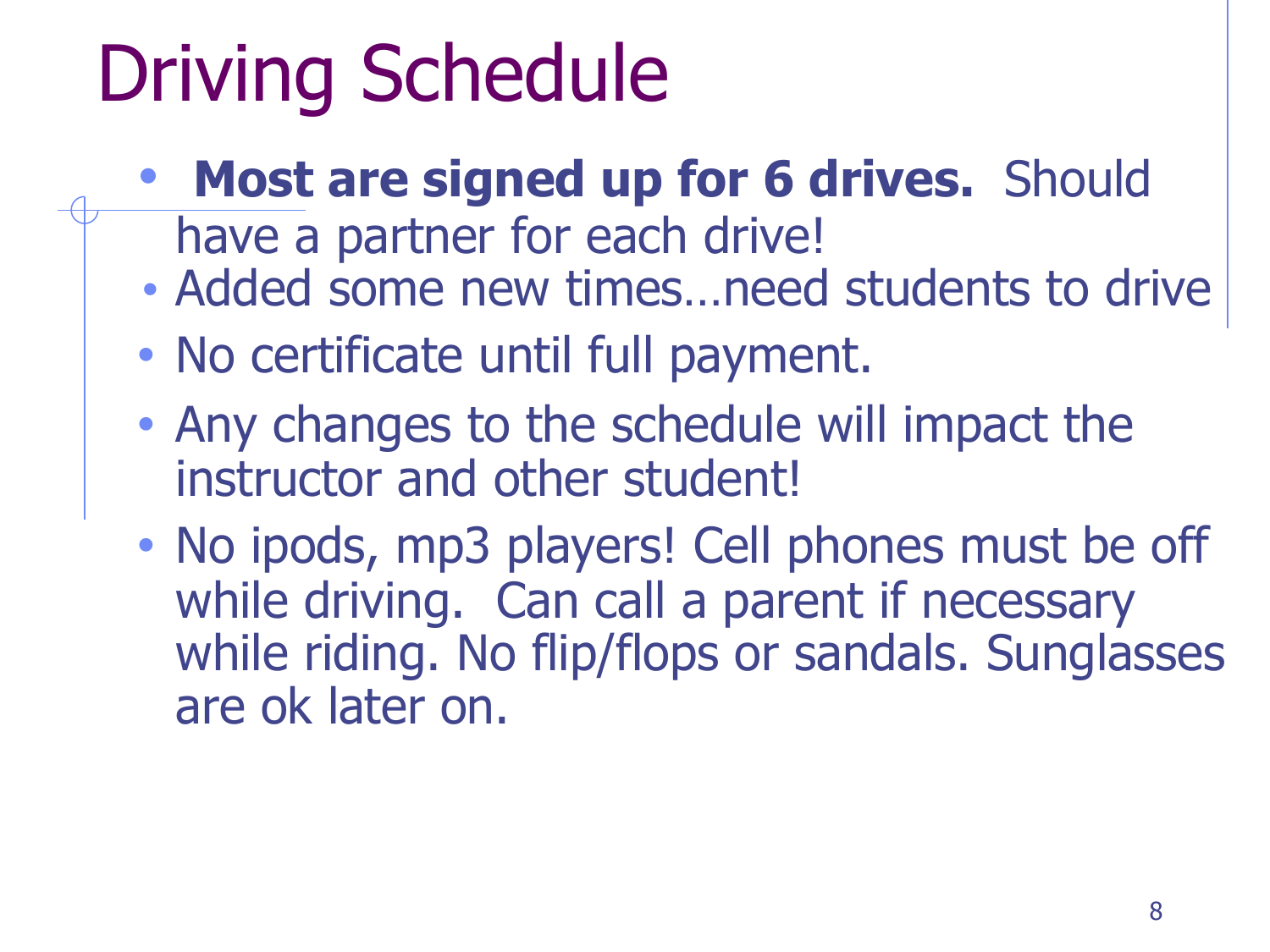### Still need to sign up for online class/driving lessons

- **• Please go to www.safedriversed.com**
- **• Go to "Rules and Resources"**
- **• Driving Log (see copy if you need one)**
- **• Information about the Online Class**
- **• You need to show me that you are able to access the online class**

#### **DRIVING:**

#### **8am Class**

- **• Blakelynn Kroemer 6 lessons**
- **• Ella Mehmen 6 lessons**
- **• Gaafer Osmanali 3 lessons**
- **• Cole Stice 6 Lessons**

#### **10am Class**

- **• Angel Madlock 1 lesson**
- **• Colton Smith 6 Lessons**
- -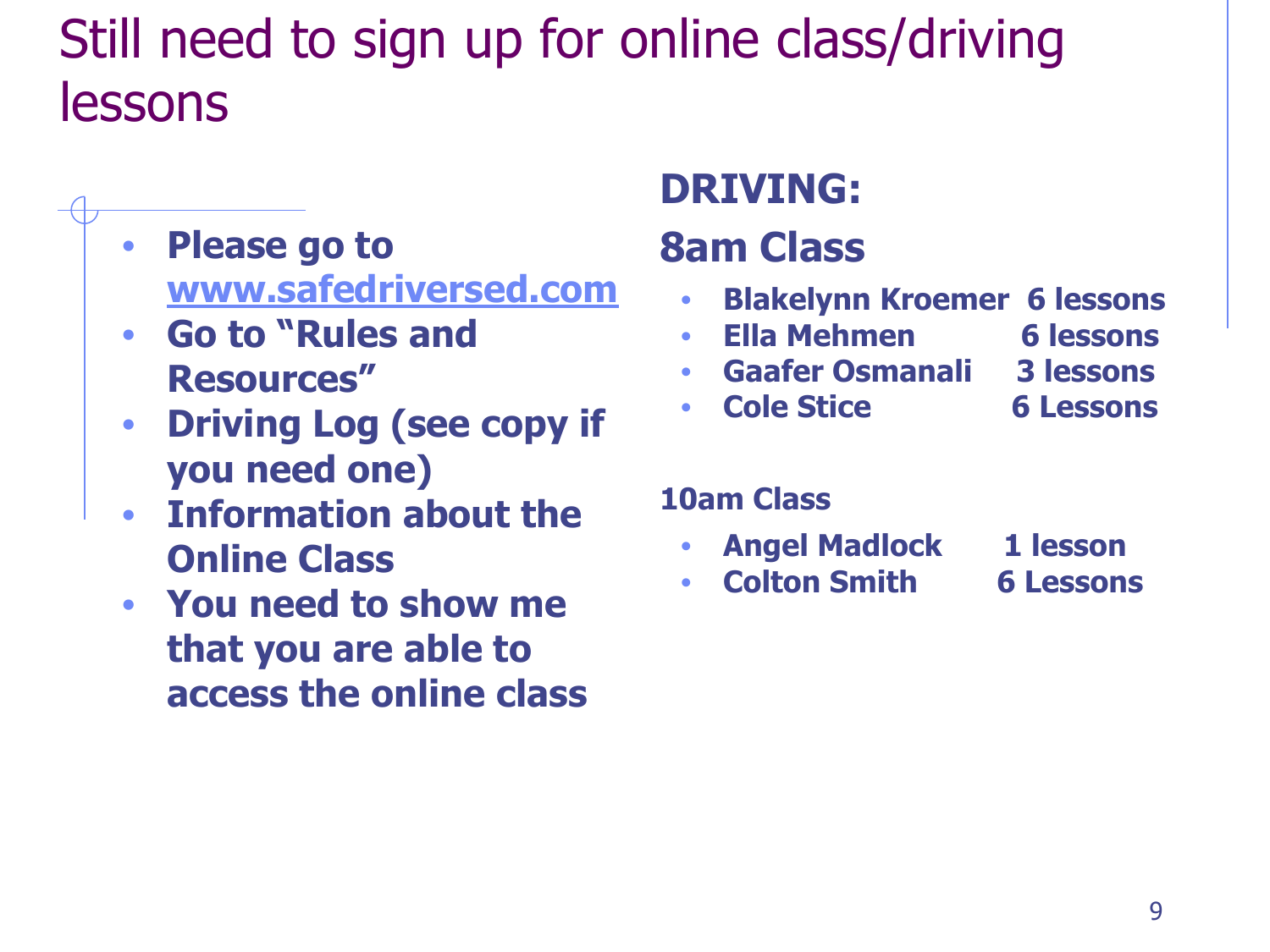## Why are you here?

- What is driving? Is it mental? Physical?
- What influences how people drive?
- What are some positive behaviors that you've observed that can help you become a safe, low risk driver? What are some negative behaviors?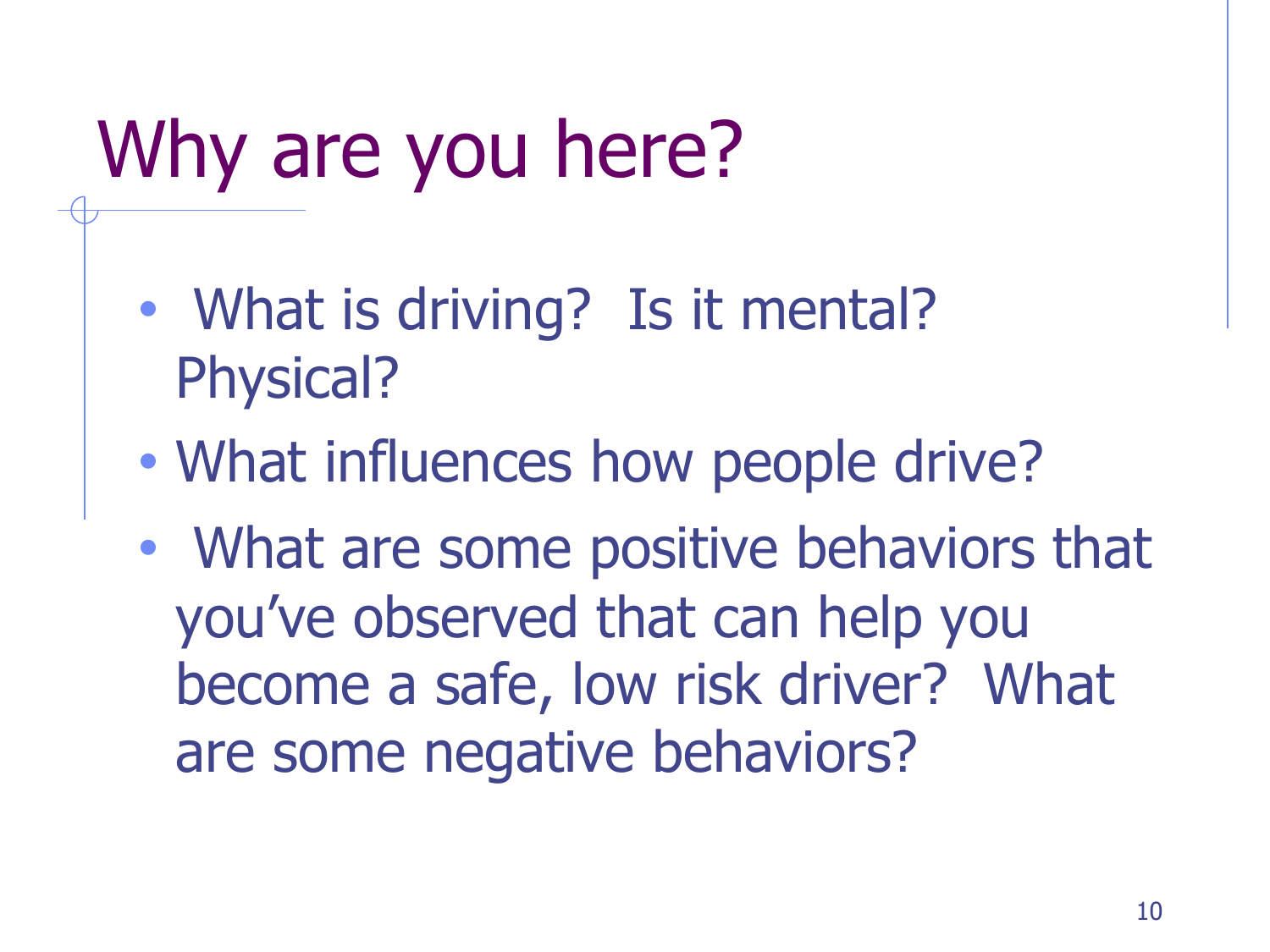#### I. UNCONTROLLED INTERSECTION

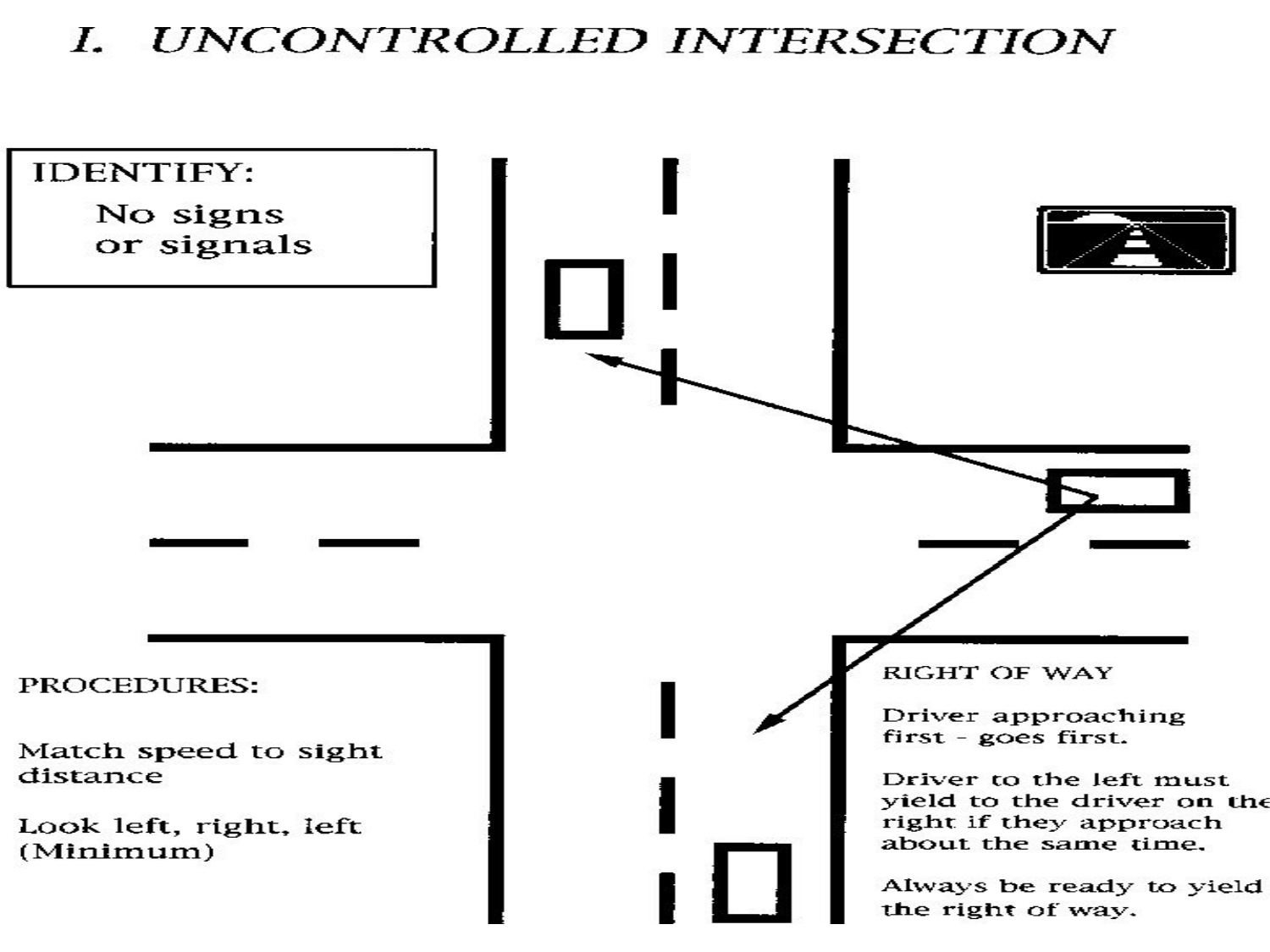## Iowa DOT "Road to Zero"

- You will watch the extended video on Canvas.
- Iowa DOT Fatalities
	- "Current Iowa DOT Fatalities"